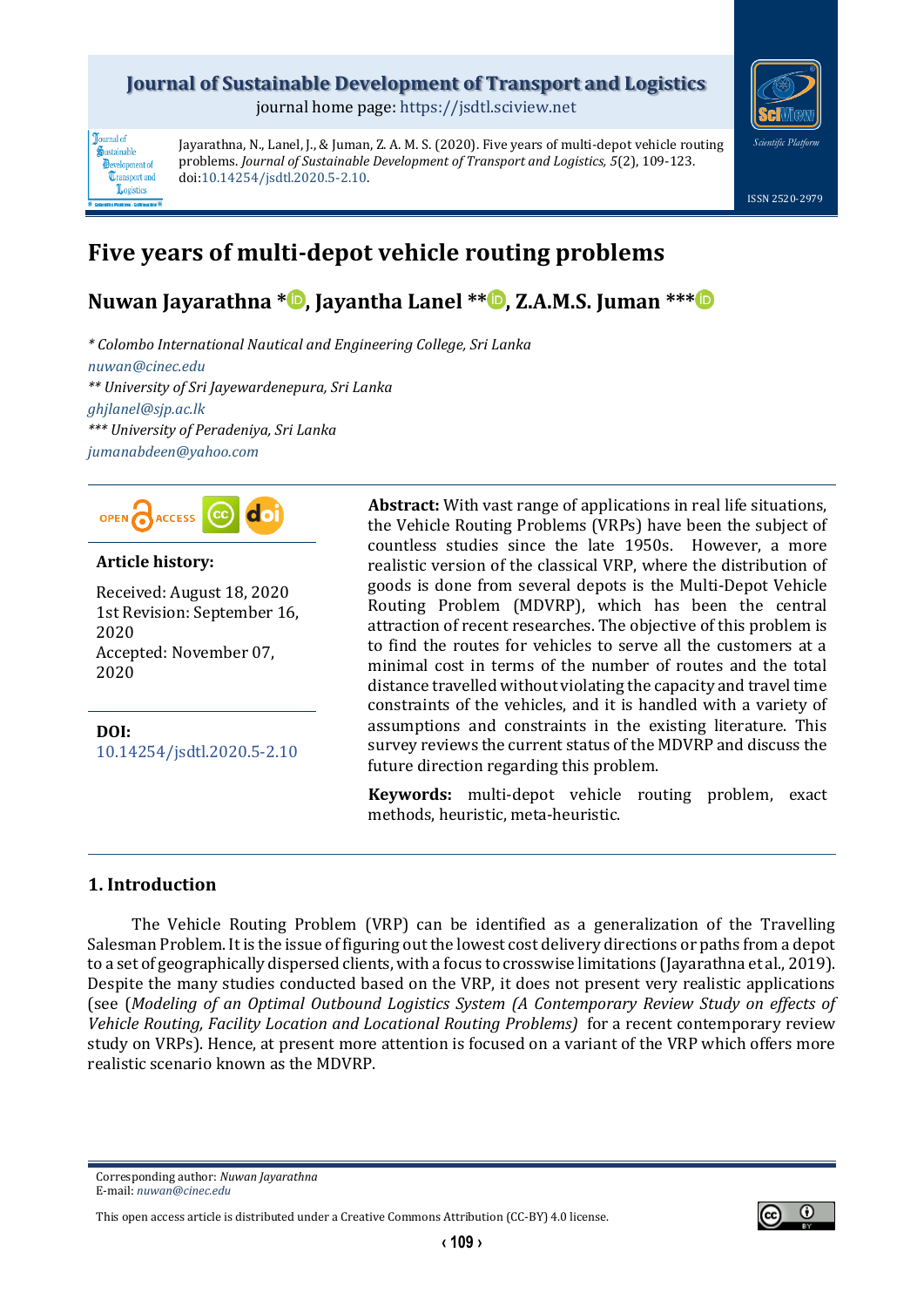#### **1.1. Introduction to Multi-Depot Vehicle Routing Problems**



In general, the objective of the MDVRP is to minimize the total delivery distance or time spent in serving all customers. Lesser the delivery time, higher the customer satisfaction. Fewer vehicles mean that the total operation cost is less, thus the objective can also be minimizing the number of vehicles. Though there may be several objectives, the aim of MDVRP is to increase the efficiency of delivery.

The Multi-Depot Vehicle Routing Problem (MDVRP) (Pardalos & Coleman, 2009) is a generalization of the Single-Depot Vehicle Routing Problem (SDVRP) in which vehicle(s) start from multiple depots and return to their depots of origin at the end of their assigned tours. The traditional objective in MDVRP is to minimize the sum of all tour lengths, and existing literature handles this problem with a variety of assumptions and constraints.

Multi Depot Vehicle Routing Problem (MDVRP) implicates number of depots instead of only one. In the traditional approach it was considered that each vehicle is assigned same number of nodes, but in MDVRP same number of vehicles is assigned to each depot. In the former case i.e in VRP the results were poor thus this technique is accepted as this gives better results than VRP. In most of the real-life VRPs, demands at the customer nodes vary due to various factors, such as location and temporal seasonal factors. A network routing topology generated by solving min-max MDVRP results in a set of daisy-chain network configurations that minimize the maximum latency between a server and client. This can be advantageous in situations in which the server-client connection cost is high but the clientclient connection cost is low. Vehicles should start from the depot and then return back to the depot after serving an ample amount of customers. Every customer has a demand which varies stochastically. Vehicles are assigned to the customers and one customer is served by only one vehicle. There are few considerations which should be kept in mind while implementing MDVRP.

1) Vehicle should start and end its route at the depot.

2) A customer is visited exactly once by the vehicle in each cluster.

3) Total cost to traverse the customers is minimized.

In traditional MDVRP attempt was made to reduce the total distance travelled whereas in this case attempt is being made to reduce the maximum distance travelled by the vehicle. This is done by making clusters based upon the distance of cluster from the depot. Number of routes should be equal to or less than the number of depots. More number of routes increase the number of vehicles required thus reducing the quality of solution. Customers are assigned to different routes. The distance is computed according to the following rule:

**-** If D(ci,A) < D(ci,B), then customer ci is assigned to depot A

- If  $D(c_i, A)$  >  $D(c_i, B)$ , then customer  $c_i$  is assigned to depot B

- If  $D(c_i, A) = D(c_i, B)$ , then customer c<sub>i</sub> is assigned to a depot chosen arbitrarily between A and B.

#### **Figure 1.2: Random distribution of cities and depots**

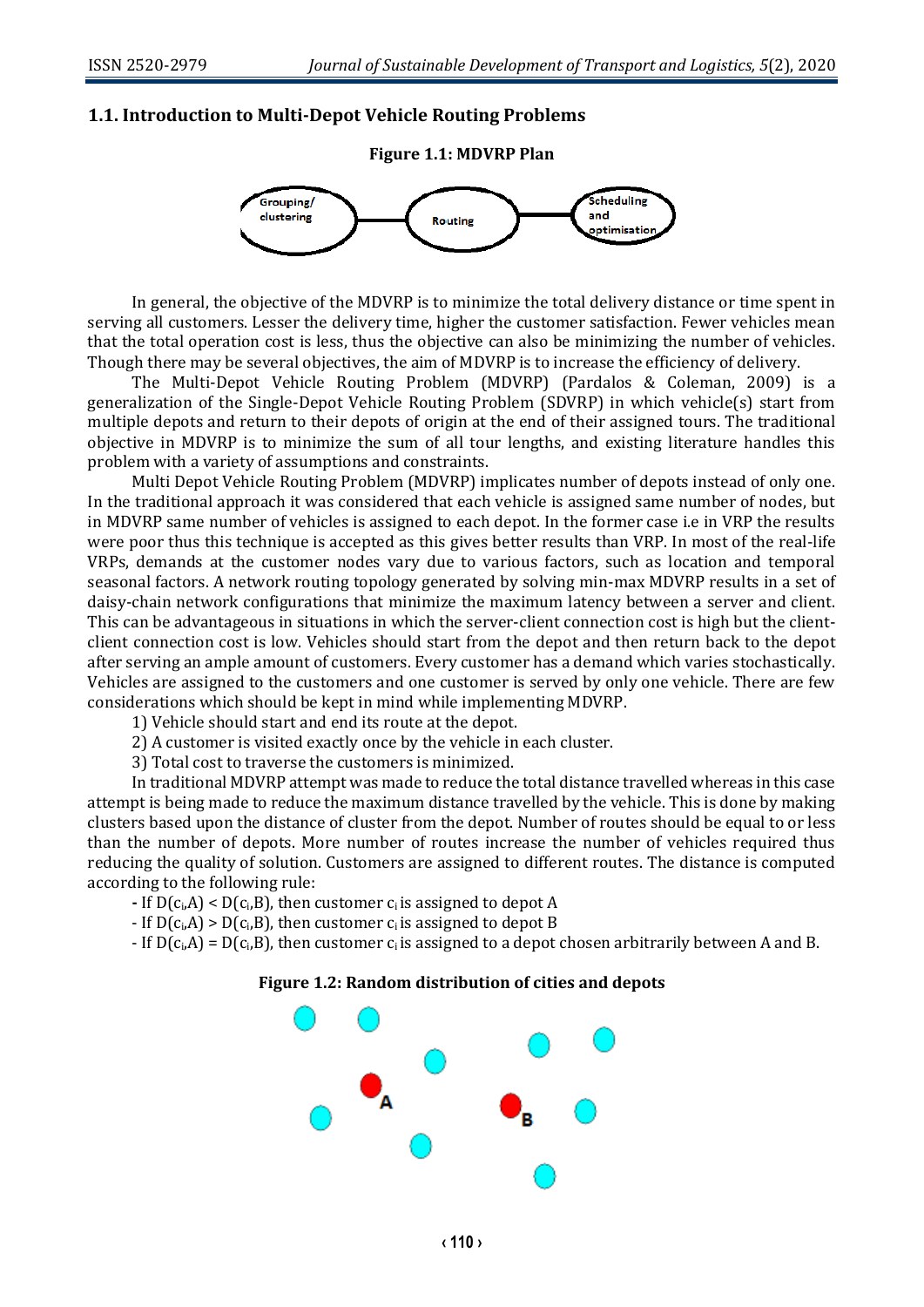

## **Figure 1.3: Assignment of cities to depots by computing distance**

**Figure 1.4: Routes formed by taking minimum distance as first choice**



In all the above figures MDVRP is shown and the goal is to visit all the cities by covering minimum distance. Here we cover it by calculating the distances from depots to cities.

### **Nearest neighbor function**

1) Each customer/city is assigned to the nearest depot.

2) Routes are made by traversing the vehicles over the cities (initial solution is made).

3) Local improvement method is applied to the routes initially formed in order to get better results.

In the above diagrams this method is applied to find routes which occur at minimum distance from one another. Each depot serves a set of customers which are given to this depot based upon the distance from the depot. Here the numbers of vehicles are generally equal to the number of depots. The length of tour length generated by this method is comparable to the traditional approaches. This method is capable of processing thousands of customers in seconds, along with the property of a scalability which is becoming increasingly important as networks expand in size. For example, consider a network model in which depots represent servers and customers represent clients. This can be advantageous in situations in which the server-client connection cost is high but the client-client connection cost is low.

The previous publication (Montoya-Torres et al., 2015) has presented a state-of-the-art survey on the MDVRP, reviewing the work published between the years 1988 and 2014. In this paper, we present a comprehensive review of the literature since 2015 including several significant publications before 2015. Moreover, we discuss the possible future orientations of the MDVRP in association with the suggestions presented in the existing literature.

The MDVRP can be single objective or multi-objective. The solution of the MDVRP could be obtained using an exact, heuristic or meta-heuristic method. The section 2 of the paper includes a review on the exact methods and in section 3 we discuss the heuristic and meta-heuristic techniques used by various researchers focusing on different variants of the MDVRP.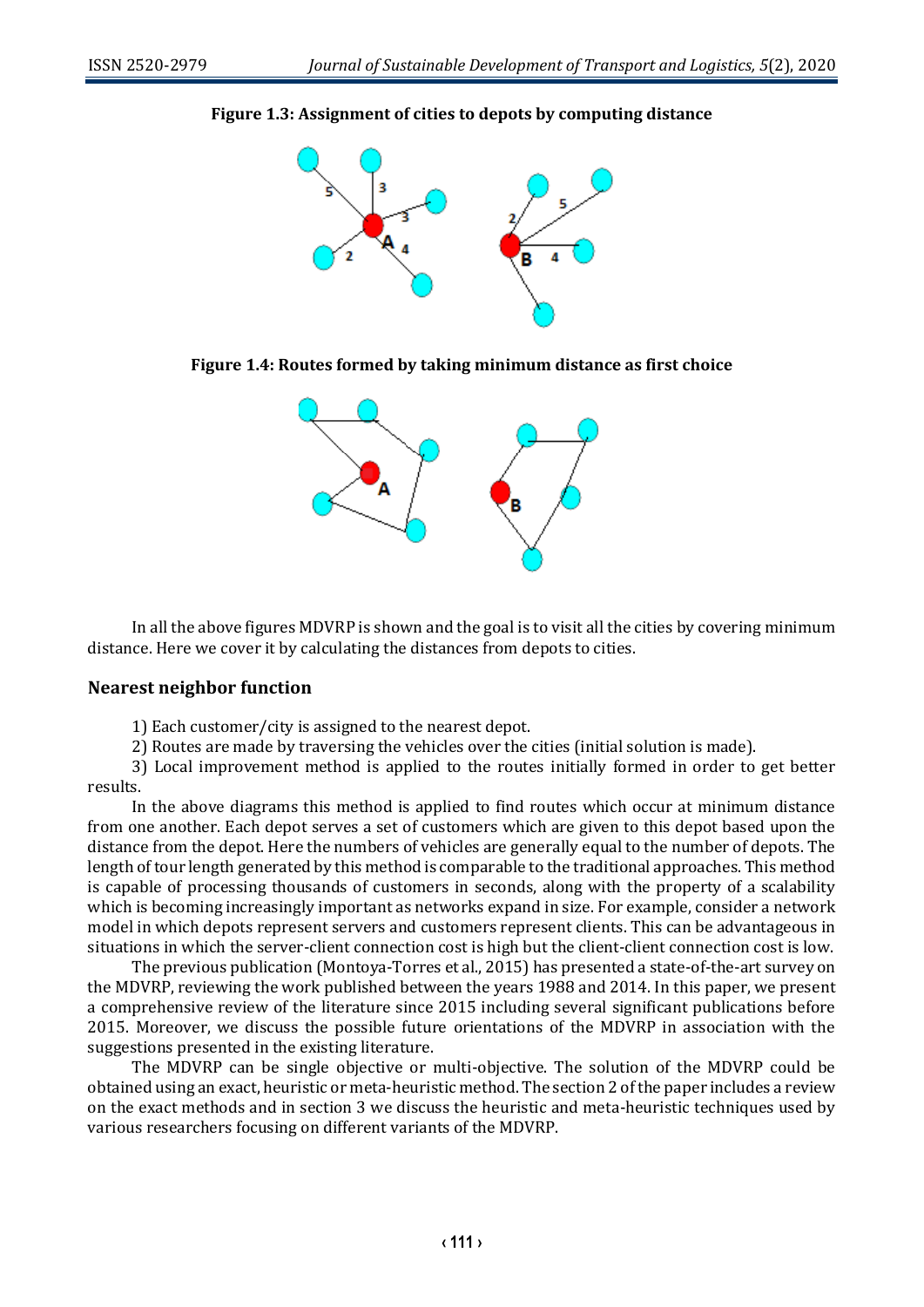### **2. Exact methods**

The exact methods are the methods designed to solve a problem to optimality. However, they are not very ideal for NP-hard problems unless the size of the problem is considerably small. Wide range of researches have been conducted introducing different exact methods for MDVRPs and an overview of the related literature is discussed in this section.

An exact algorithm with a stronger lower bound for the vehicle flow formulation than those in the previous literature was presented in (Contardo & Martinelli, 2014). The authors have prepared the MDVRP using a vehicle flow and a set partitioning formulation and most stupendously, have solved 14 open instances found in the relevant past literature. The future studies in this direction could be focused on improving the cutting planes in the cutting planes method employed in the solution process and generalization of k-CEC and SDC cuts which are two families of valid inequalities that can even be utilized in other classes of VRPs and multi-period VRPs (Contardo & Martinelli, 2014).

In (Yücenur & Demirel, 2011) a novel geometric shape based genetic clustering algorithm to solve MDVRP was proposed. The algorithm have proved better performance in terms of the distance between each customer and each depot in clusters.

A MDVRP for a heterogeneous vehicle fleet was studied in (Salhi et al., 2014) by setting lower as well as upper bounds. The solution of the problem was accomplished using an efficient variable neighbourhood search integrating several novel features such as a preprocessing scheme for identification of borderline customers, a mechanism that aggregates and disaggregates routes between depots, and a neighbourhood reduction test that saves nearly 80% of the CPU time, especially on the large instances (Salhi et al., 2014). This result can be thought to be very remarkable since it has produced 23 new best results when tested on 26 previously published data instances in the existing literature.

Coevolutionary algorithms are a type of evolutionary algorithms arising in the process of simultaneous evolution related to two or more species(De Oliveira et al., 2016). Oliveira et al. in (De Oliveira et al., 2016) have introduced a cooperative coevolutionary algorithm which has the capacity to minimize MDVRP that can be regarded as the first ever study involving such an algorithm. The study also resulted in advantages in parallel evolution strategy environments since the authors have decomposed the MDVRP, making each sub problem in to a single depot VRP in devising the solution.

Kachitvichyanukul, Sombuntham and Kunnapapdeelert in (Kachitvichyanukul et al., 2015) developed two solution representations for solving the generalized MDVRP with multiple pickup and delivery requests, by formulating the mathematical model as an extension of Ropke and Pisinger (Ropke & Pisinger, 2006).

A generalization of the Capacitated VRP, Multi-Depot Open VRP was addressed by (Soto et al., 2017) through the development of a Multiple Neighbourhood Search in hybridization with a Tabu Search strategy and then secondly using an ejection chain composed with the capacity to handle several neighbourhoods.

The presence of multi-compartments for a MDVRP create better integration in the routing process and hence offer a more efficient solution. Nevertheless the advantages available, the multi-compartment variant of the MDVRP has attacted scarce attention in the extensive literature up to date. In 2018, (Alinaghian & Shokouhi, 2018) have developed a hybrid algorithm involving significantly large neighbourhood and variable neighbourhood search to solve large scale instances based on a set of assumptions (Alinaghian & Shokouhi, 2018) such as:

- Vehicles have multiple compartments
- Each compartment is dedicated to one type of product
- Each customer can be served by multiple vehicles
- Each vehicle is assigned to one depot
- Demands of all customers must be fully met
- Each vehicle starts its tour from a depot and in the end returns to the same depot etc.

Despite the records of several researches on multi-compartment VRP and MDVRP, (Alinaghian & Shokouhi, 2018) can be regarded as the first research conducted on a multi-depot multi-compartment VRP. Moreover, it is remarkable that a solution was proposed to minimize the number of vehicles and then again to minimize the number of total traversed routes.

The cost minimization in distribution is a requirement with high demand in devising a vehicle route plan in real life situations and hence is widely studied (Ganepola et al., 2018). Shared depot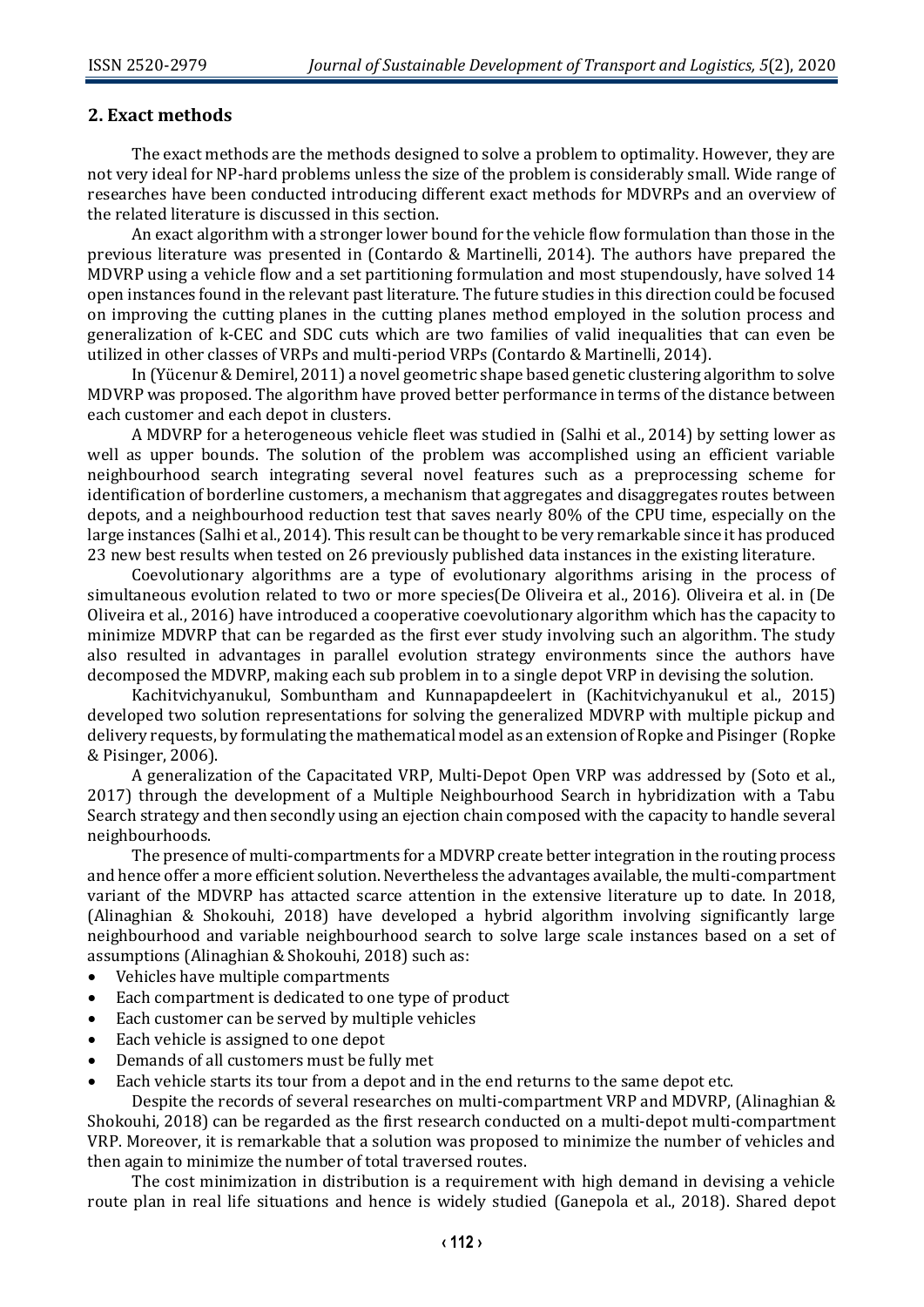resources facilitate the route of a vehicle to start from a depot and end at any one of the depots sets while reducing the delivery distance and fuel consumption. In (J. Li et al., 2018), the authors have conducted a benefit analysis about the shared depot resources for a MDVRP and concluded that the characteristics depot-customer geographic distribution, maximum route distance and the number of depots are the factors that have the most significant influence on the relative performance in the presence of shared resources.

(Tohidifard et al., 2018) have proposed a novel robust mathematical model for a MDVRP with time windows to be used by home health care firms. This real life problem was stated with several assumptions to formulate the mathematical model and was solved using a genetic algorithm and particle swarm optimization. The presence of ordered and on time medical services for patients in their locations have many advantages and the solution presented in (Tohidifard et al., 2018) has optimized the satisfaction of patients while minimizing the distance and time taken to travel, the number of vehicles and the transportation costs in a patient's hardtime windows.

The Mathematical formulation of the model is as follows.

$$
Min \sum_{i=1}^{n} \sum_{j=n+1}^{m+n+1} \sum_{k=1}^{K} c_{ij}x_{ijk} + \sum_{i=n+1}^{m+n+1} \sum_{j=n+1}^{m+n+1} \sum_{k=1}^{K} c_{ij}x_{ijk} + \sum_{j=1}^{n} g_{i}y_{i}
$$
\n
$$
u_{i} - u_{j} + q_{k}x_{ijk} \leq q_{k} - d_{1,j} \qquad \forall k \in K
$$
\n
$$
\sum_{j \in N} \sum_{k=1}^{k} x_{ijk} = 2 \qquad \forall i \notin S
$$
\n
$$
\sum_{i=1}^{m+m+1} \sum_{j=1}^{m+m+1} x_{hjk} = 0 \qquad \forall k \in K, \forall h \in PP
$$
\n
$$
\sum_{i=1}^{n+m+1} \sum_{i=1}^{n+m+1} x_{hjk} = 0 \qquad \forall k \in K
$$
\n
$$
\sum_{i=n+1}^{m+m+1} \sum_{j=1}^{m+m+1} x_{i(n+m+1)k} = 1 \qquad \forall k \in K
$$
\n
$$
e_{i} \leq s_{ik} \leq l_{i} \qquad \forall i, j \in N
$$
\n
$$
Cr(\sum_{i \in PP} d_{i} \sum_{j \in N} x_{ijk} - q_{k} \geq 0) \geq DPI \qquad \forall i \in F
$$
\n
$$
Cr(\sum_{k=1}^{m+m+1} \sum_{j=n+1}^{n} x_{ijk} = q_{k} \qquad \forall i \in K
$$
\n
$$
r \geq \sum_{k=1}^{m+m+1} \sum_{j=n+1}^{n} x_{ijk} \leq 1 \qquad \forall j \in N
$$
\n
$$
\sum_{i=1}^{m} x_{ijk} \leq 1 \qquad \forall j \in N
$$
\n
$$
\sum_{i \in N} \sum_{k=1}^{n} x_{ijk} = 0 \qquad \forall k \in K
$$
\n
$$
\sum_{i \in N} \sum_{k=1}^{n} x_{ijk} \leq My_{i}
$$
\n
$$
x_{ijk} \in \{0,1\} \qquad \forall j \in d
$$
\n
$$
x_{ijk} \in \{0,1\} \qquad \forall j \in N
$$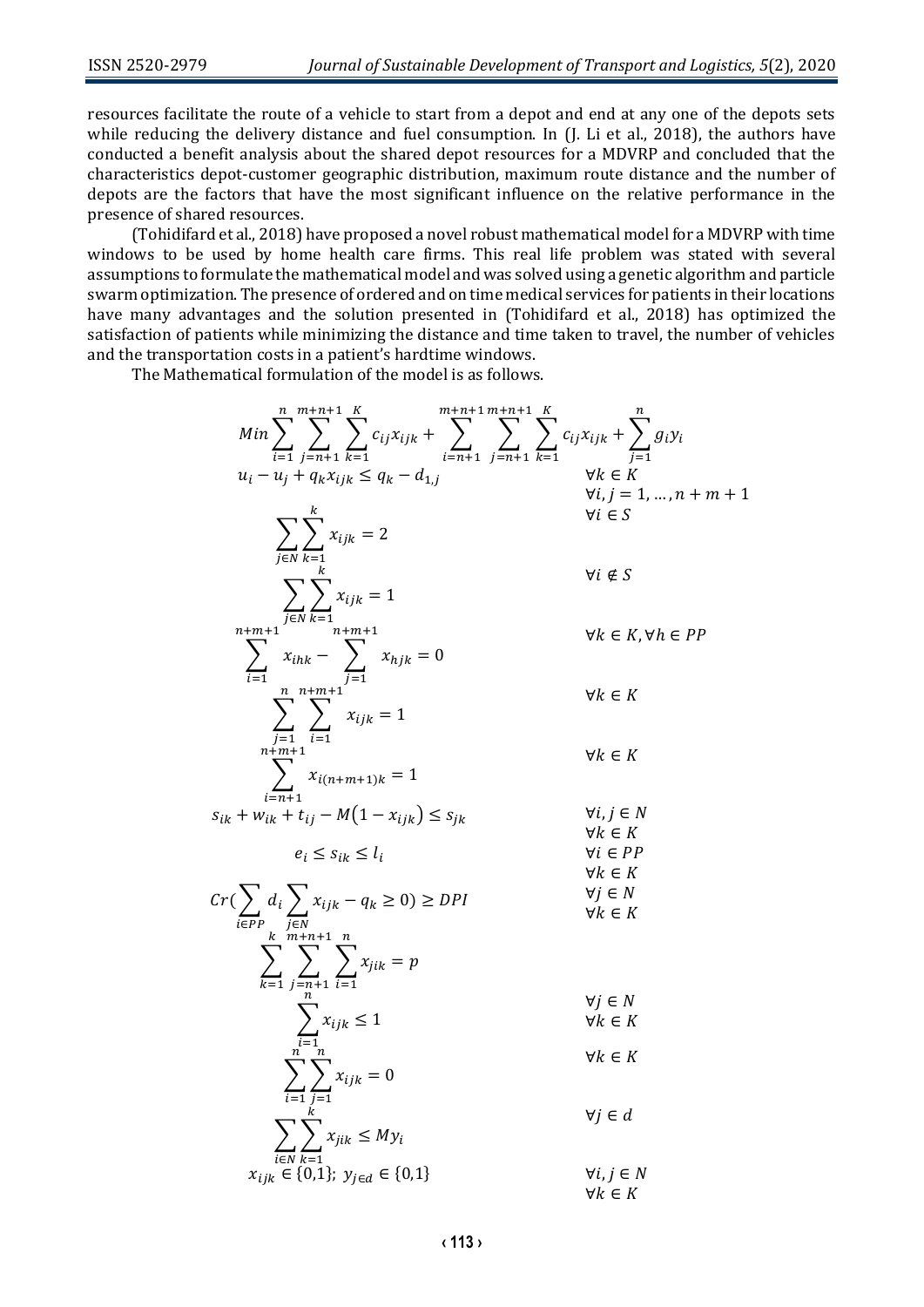| ,,,,,,,,,  |                                                                                                                                                 |
|------------|-------------------------------------------------------------------------------------------------------------------------------------------------|
| $k-$       | index for vehicles; $k = 1, , K$                                                                                                                |
| $i, j$ -   | index of all the nodes in the graph. While $n$ states number of depots; and $m$ states                                                          |
|            | number of patients. $i, j \in \{1, \cdots, m + n + 1\}$                                                                                         |
| $V$ -      | set of the vehicles                                                                                                                             |
| $N$ -      | set of all of the graph nodes, including depots $(d)$ , patients $(P)$ , and a laboratory                                                       |
| $d -$      | Set of depots; $d = 1, , n$                                                                                                                     |
| $PP -$     | set of patients; $PP = 1, , m$                                                                                                                  |
| $S -$      | set of patients who need two medical services                                                                                                   |
| $p -$      | number of allowed operating drug depots                                                                                                         |
| $d_i$ -    | fuzzy demand of patient i with a triangular membership function                                                                                 |
| $q_k$ -    | capacity of the vehicle                                                                                                                         |
| $w_{ik}$ - | working time for the doctor/nurse of vehicle $k$ to service the $i$ -th patient                                                                 |
| $c_{ij}$ - | distance based cost of traveling from node <i>i</i> to node <i>j</i>                                                                            |
| $g_j$ -    | cost of operating drug depot j                                                                                                                  |
| $t_{ij}$ - | traveling time from node <i>i</i> to node <i>j</i>                                                                                              |
| $e_i$ -    | earliest service time for the <i>i</i> -th patient                                                                                              |
| $l_i$ -    | latest service time for the <i>i</i> -th patient                                                                                                |
| $M -$      | positive large number                                                                                                                           |
| $DPI -$    | dispatcher preference index, where $DPI \in [0,1]$                                                                                              |
| $u_i$ -    | Artificial variable for constructing the sub-tour elimination constraint                                                                        |
| $S_{ik}$ - | Service starting time of vehicle $k$ to patient $i$                                                                                             |
|            |                                                                                                                                                 |
|            | $y_j = \begin{cases} 1 & \text{selecting depot } j \\ 0 & \text{otherwise} \end{cases}$<br>(1) if vehicle k travels from patient i to patient i |
|            |                                                                                                                                                 |

 $x_{ijk} = \begin{cases} 1 & \text{if vehicle k travels from patient i to patient j} \\ & 0 & \text{otherwise.} \end{cases}$ 0 otherwise

The authors have also suggested future directions of studying such as using other methods like robust programming, robust probabilistic programming or stochastic programming in dealing with uncertain data involved. Focusing on other objective functions such as maximizing patient satisfaction is another interesting direction.

In (Seyyedhasani & Dvorak, 2018), the authors have developed a method which allows dynamic recalculation of routes involving a dynamic environment in agricultural work. There a combination of Dynamic VRP and MDVRP was used and the proposed solution illustrated the possibility to update field routes for a fleet of vehicles during agricultural field operations very well.

The VRPs faced by different organizations or companies are usually distinguished based on the additional constraints related to various operational aspects such as environmental regulations, labour laws, politics, contracts with customers, markets etc. Such VRPs are generally identified as Rich Vehicle Routing Problems (RVRP).

In 2019, Kramer, Cordeau and Lori (Kramer et al., 2019) proposed a solution to a RVRP having multiple depots using a multi-start iterated local search algorithm. The algorithms was based on a real life problem faced by a logistics provider who delivers pharmaceutical products to healthcare facilities in Tucay and analyzed with respect to having heterogeneous fleet of vehicles, flexible time windows, periodic demands, incompatibilities between vehicles and customers, a maximum duration for the routes and a maximum number of customers per route.

The solutions presented in (E. Osaba et al., 2017) and (Eneko Osaba et al., 2019) have addressed the Multi-Depot RVRP for real world problems on a drug distribution problem faced due to a newspaper distribution problem with recycling policy and a pharmacological waste collection in 2017 and 2019 respectively, which were the very first times that such two problems were addressed in the history.

Following table includes a summary of the researches that have introduced exact solution techniques to solve MDVRP, the variety of constraints considered, exact method of solution presented, and the real-life situation considered in formulation of the problem.

And iterated local search algorithm to address Multi-Depot Open VRP is presented in (Brandão, 2020). The algorithm operates by recalling the moves performed during the local search. There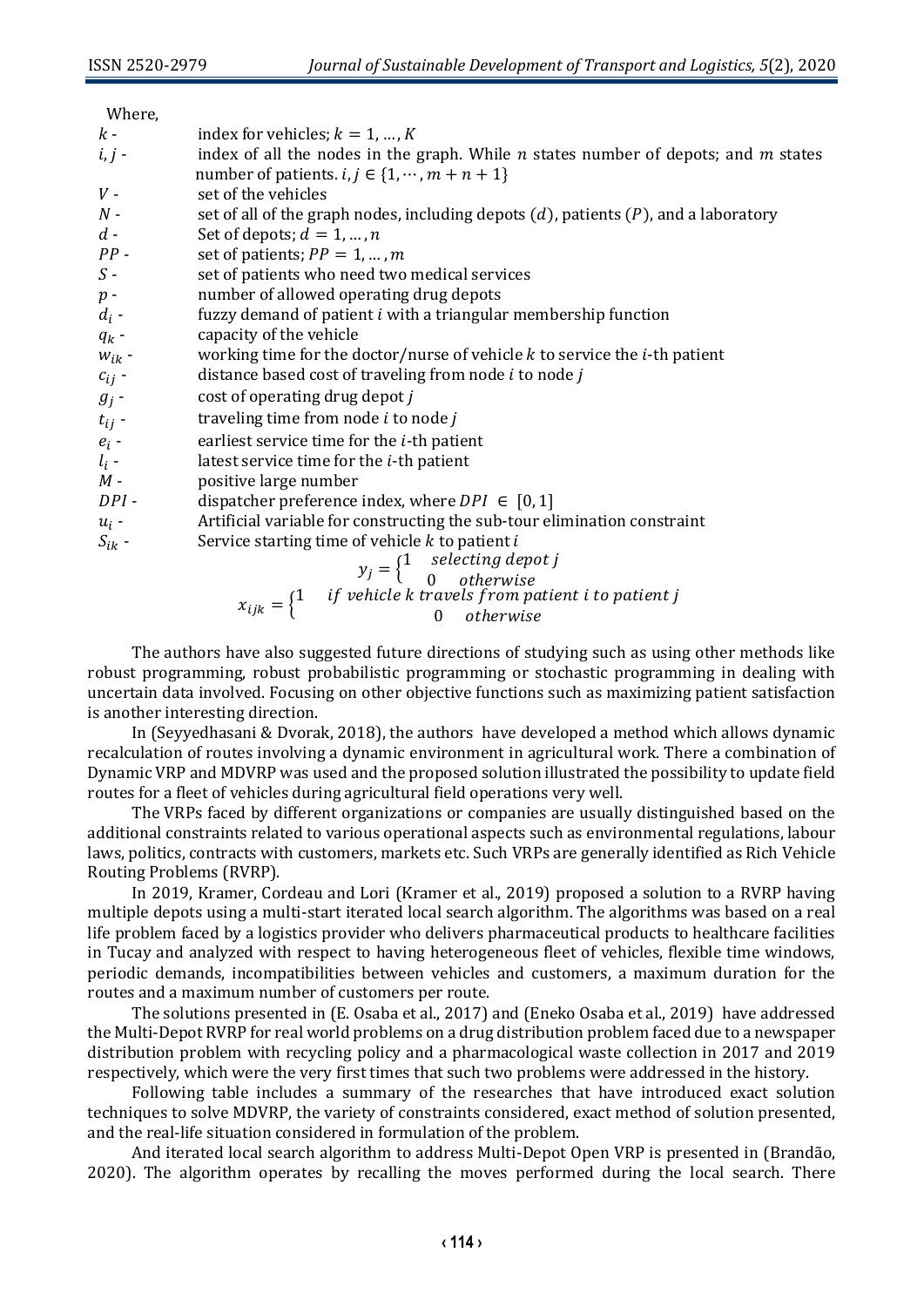historical search information is utilized to define the moves executed inside the perturbation procedures.

In (Zhen et al., 2020), the authors have investigated the MDVRP with respect to the practical scenario in a last mile distribution operation. The authors express the design of a set of trips for the fleet of vehicles where there are several depots for minimizing the total travelling time. As the solution, a mixed integer programming model is solved using a hybrid particle swarm optimization algorithm and a hybrid genetic algorithm.

|  |  | Table 1: Summary of MDVRPs presenting exact methods of solution from 2015-2020 |
|--|--|--------------------------------------------------------------------------------|
|  |  |                                                                                |

| S/N | <b>Authors</b>                                                                                          | <b>Nature of constraint</b>                                                                                                                                                                                                                                                                                                                                          | <b>Method of</b>                                                                                            | <b>Real-life application</b> |
|-----|---------------------------------------------------------------------------------------------------------|----------------------------------------------------------------------------------------------------------------------------------------------------------------------------------------------------------------------------------------------------------------------------------------------------------------------------------------------------------------------|-------------------------------------------------------------------------------------------------------------|------------------------------|
|     |                                                                                                         |                                                                                                                                                                                                                                                                                                                                                                      | solution                                                                                                    |                              |
| 1   | and<br>Contardo<br>Martinelli<br>(Contardo & Martinelli, 2014)                                          | Total<br>transportation<br>cost                                                                                                                                                                                                                                                                                                                                      | Cutting<br>plane<br>method                                                                                  | Transportation network       |
| 2   | Yücenur<br>and<br>Demirel<br>(Yücenur & Demirel, 2011)                                                  | Total traveled distance<br>between each depot<br>and the customers<br>which are assigned to                                                                                                                                                                                                                                                                          | Geometric<br>shape<br>based<br>genetic<br>clustering<br>technique                                           | Transportation network       |
| 3   | Salhi, Imran and Wassan<br>(Salhi et al., 2014)                                                         | the depot.<br>Total distribution cost                                                                                                                                                                                                                                                                                                                                | Variable<br>neighbourhood<br>search                                                                         | Transportation network       |
| 4   | Oliveira et al. (De Oliveira et<br>al., 2016)                                                           | Total<br>transportation<br>cost                                                                                                                                                                                                                                                                                                                                      | Problem<br>decomposition<br>approach<br>and<br>solution<br>by<br>cooperative<br>coevolutionary<br>algorithm | Transportation network       |
| 5   | Kachitvichyanukul,<br>Sombuntham<br>and<br>Kunnapapdeelert<br>(Kachitvichyanukul<br>al.,<br>et<br>2015) | Variety of constraints<br>meet<br>multiple<br>to<br>pickup and delivery<br>requests such as total<br>transportation<br>cost,<br>number of vehicles,<br>demand etc.                                                                                                                                                                                                   | Particle<br>swarm<br>optimization with<br>solution<br>representations,<br>SD2 and SD3                       | Transportation network       |
| 6   | Soto et al. (Soto et al., 2017)                                                                         | the<br>Minimize<br>total<br>length<br>traveling<br>satisfying the following<br>constraints:                                                                                                                                                                                                                                                                          | Tabu<br>search<br>strategy                                                                                  | Transportation network       |
|     |                                                                                                         | each<br>route<br>starts at any depot<br>and finishes at the<br>last<br>visited<br>customer,<br>• each customer must<br>be visited by exactly<br>one vehicle.<br>• the total demand of<br>the customers on the<br>route of any vehicle<br>cannot<br>exceed its capacity,<br>• the total length of<br>vehicle route<br>each<br>must not exceed the<br>length<br>limit. |                                                                                                             |                              |
| 7   | Shokouhi<br>Alinaghian<br>&<br>(Alinaghian<br>&<br>Shokouhi,<br>2018)                                   | Minimization of the<br>number of vehicles and<br>minimization of the<br>total traversed routes.                                                                                                                                                                                                                                                                      | Adaptive<br>large<br>neighborhood<br>search and variable<br>neighborhood<br>search                          | Transportation network       |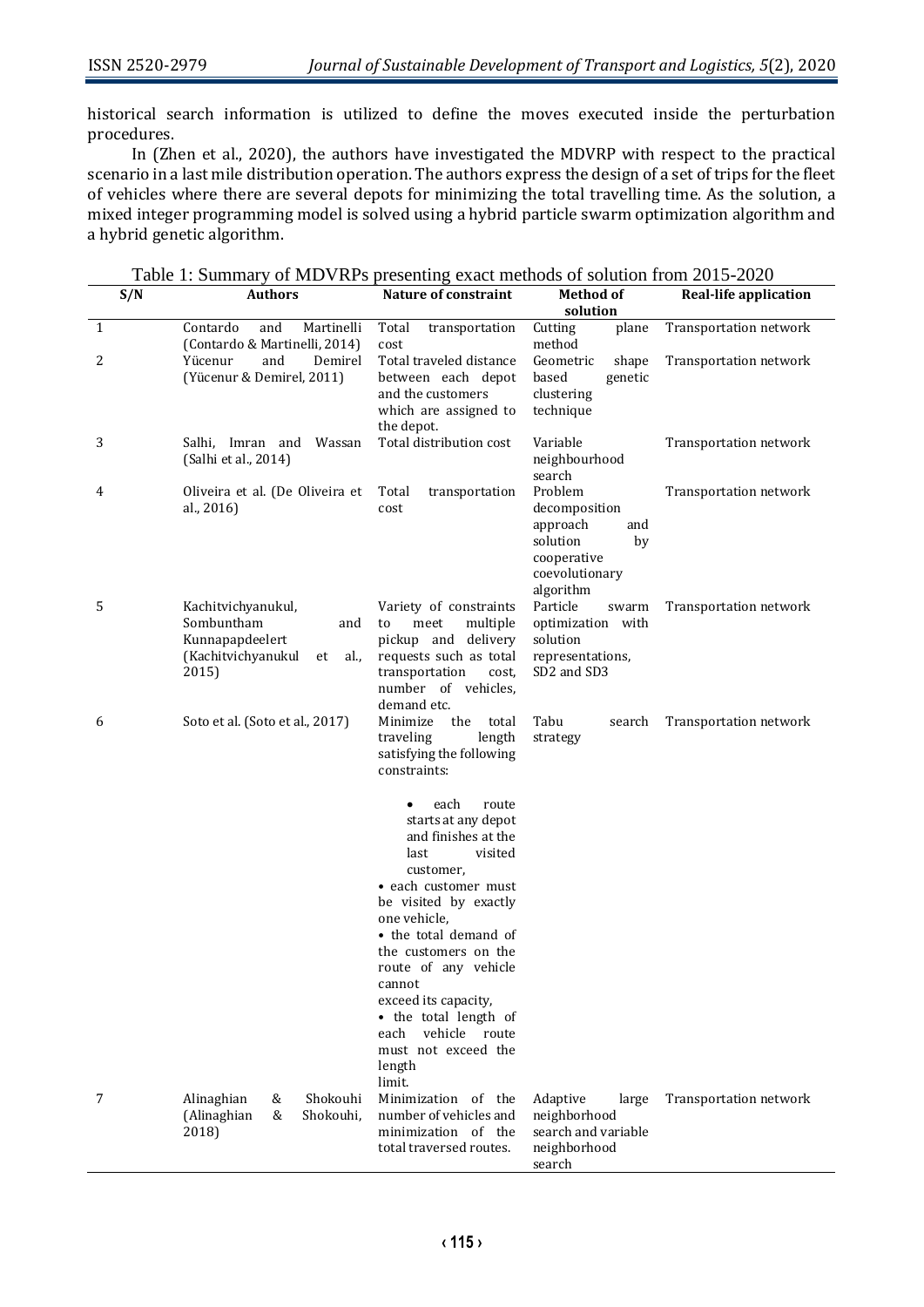| 8  | Ganepola et al. (Ganepola et<br>al., 2018)                     | Minimization of cost<br>associated<br>in<br>distribution                                                                          | Gravity model and<br>determination of a<br>Hamiltonian cycle<br>Lingo<br>using<br>software             | Distribution of bottles and<br>cans from Lion Brewery<br>Ceylon PLC., Biyagama.       |
|----|----------------------------------------------------------------|-----------------------------------------------------------------------------------------------------------------------------------|--------------------------------------------------------------------------------------------------------|---------------------------------------------------------------------------------------|
| 9  | Li et al. (J. Li et al., 2018)                                 | delivery<br>Minimizing<br>distance<br>and<br>fuel<br>consumption                                                                  | Hybrid<br>genetic<br>algorithm<br>with<br>daptive<br>local<br>search                                   | Transportation network                                                                |
| 10 | Tohidifard et al. (Tohidifard et<br>al., 2018)                 | Minimizing<br>the<br>distance and time of<br>the travelling tour, the<br>number of vehicles and<br>the<br>transportation<br>cost. | Genetic algorithm<br>and Particle Swarm<br>Optimization                                                | <b>MDVRP</b><br>with<br>time<br>windows for home health<br>care firms                 |
| 11 | Seyyedhasani<br>&<br>Dvorak(Seyyedhasani<br>&<br>Dvorak, 2018) | Reallocation<br>and<br>rescheduling of the<br>paths that create the<br>in-field route for each<br>vehicle                         | <b>MDVRP</b><br>Dynamic<br>approach                                                                    | Agricultural field work                                                               |
| 12 | Cordeau & Lori (Kramer et al.,<br>2019)                        | Maximum duration for<br>routes<br>and<br>the.<br>a<br>maximum number of<br>customers per route                                    | Multi-start iterated<br>local<br>search<br>approach                                                    | Deliver<br>pharmaceutical<br>products to<br>healthcare<br>facilities<br>in<br>Tuscany |
| 13 | Osaba et al. (E. Osaba et al.,<br>2017)                        | Minimize the total cost                                                                                                           | Discrete<br>firefly<br>algorithm                                                                       | Newspaper<br>distribution<br>with recycling policy                                    |
| 14 | Osaba et al. (Eneko Osaba et<br>al., 2019)                     | Minimize<br>all<br>costs<br>with the<br>associated<br>routes                                                                      | Discrete<br>and<br>Improved<br>Bat<br>Algorithm                                                        | Pharmacological<br>waste<br>collection                                                |
| 15 | Brandão (Brandão, 2020)                                        | Minimize the number<br>of routes                                                                                                  | Local<br>search<br>algorithm                                                                           | Transportation network                                                                |
| 16 | Zhen et al. (Zhen et al., 2020)                                | Minimize<br>the<br>total<br>travelling and service<br>time                                                                        | Hybrid<br>particle<br>swarm<br>optimization<br>algorithm<br>and<br>a<br>Hybrid<br>genetic<br>algorithm | Practical<br>operations<br>- of<br>online shopping package<br>delivery                |

#### **3. Heuristic and meta-heuristic methods**

The existing literature presents a large number of solutions for MDVRP through analytical, heuristic and meta-heuristic techniques. The objective of the analytical techniques is to find exact optimal solutions but due to the requirement of generating fast solutions on large scale, this is not met up to the expectation practically. Due to the NP-hardness of the MDVRP, the researchers have started proposing heuristic and meta-heuristic techniques which gives solutions that are computationally tractable.

An integrated Multi-Depot Hub-Location Vehicle Routing model for network planning of parcel service which simultaneously determined the number, location, service areas, routes from demand points to depots and vice versa and the number and locations of hubs and routes of depot-hub and hubhub transports was studied by the authors of (Wasner & Zäpfel, 2004) in 2011. A generalized hub location and VR model was developed and solved using a hierarchical method embedded in a local search method where heuristics worked successively through various parts of the problem.

An extension of the MDVRP where vehicles may be replenished at inter depots along their route was addressed in (Crevier et al., 2007). The problem was formulated based on a real-life grocery distribution problem using integer programming and solved using a heuristic combining the adaptive memory principle.

Ho et al. (Ho et al., 2008) presents two robust hybrid genetic algorithms for a MDVRP where one of the algorithms used initial solutions generated by a random process and the other utilized an initialization procedure incorporated by The Clarke and Wright saving method and the nearest neighbor heuristic.

The authors of (Mirabi et al., 2010) have developed three hybrid heuristic algorithms which combine elements from constructive heuristic search and improvement techniques that are stochastic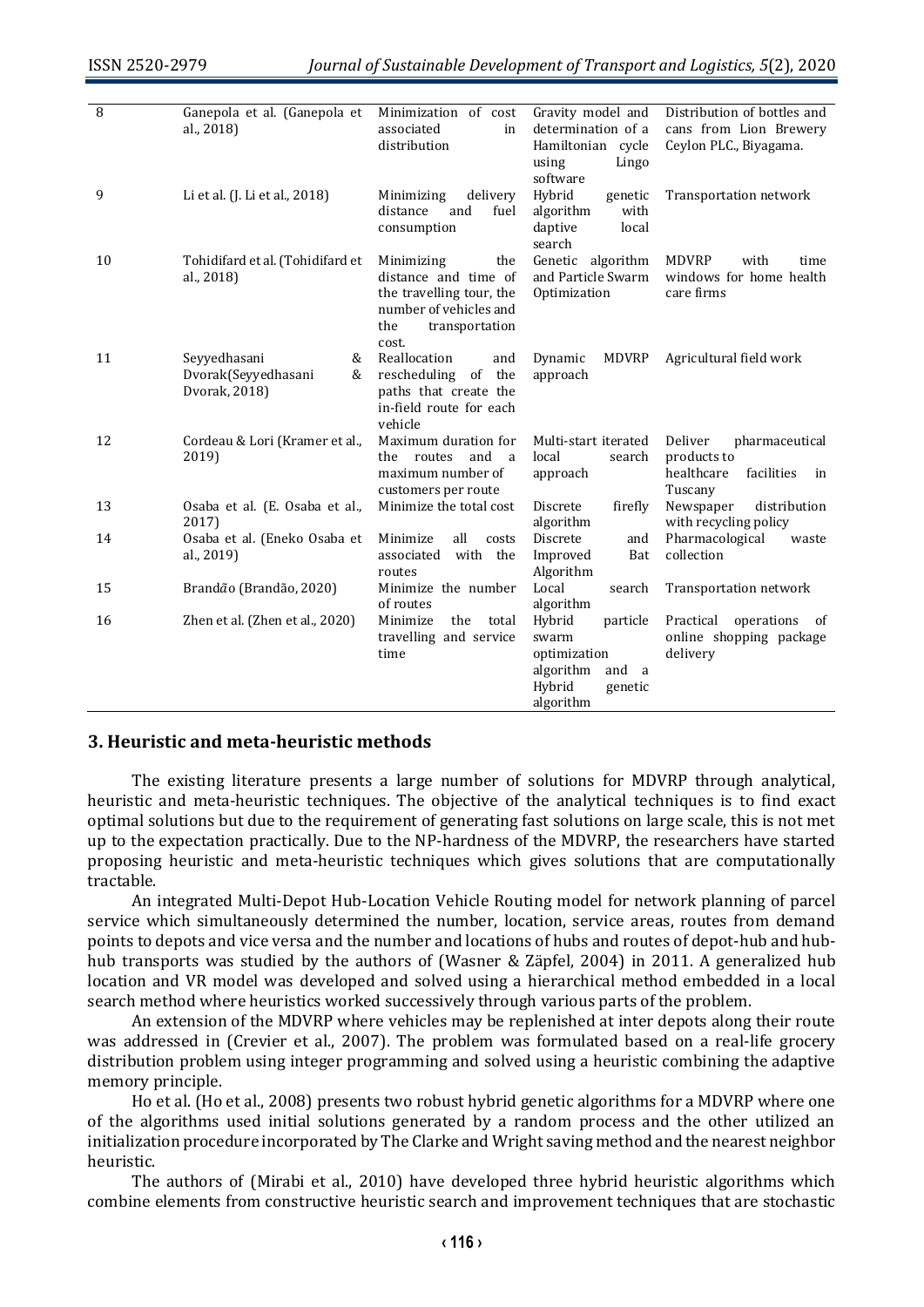in order to solve a MDVRP. This is the first application of hybrid heuristics to solve a MDVRP and its success was apparent by the fact that it has outperformed one of the best known existing heuristic.

The MDVRP was studied from a perspective of location routing and periodic routing problems by Prodhon in (Prodhon, 2011) and a hybrid heuristic solution was developed based on an algorithm known as Randomized Extended Clarke and Write Algorithm (RECWA), where periodic VRPs and location routing problems are combined to result in a feasible solution.

(Yu et al., 2011) has explored the MDVRP having a virtual central depot, which makes it resemble a classical VRP.

(Aras et al., 2011) presents an extension of the classical MDVRP based on a realistic problem faced by a firm associated with durable goods industry which aims to collect products from dealers. The authors have formulated two mixed integer linear programming models for this problem and solved using a Tabu Search based heuristic approach.

Customer allocation is a strategy that can be used to solve MDVRP. This approach divides a large scale MDVRP into multiple single depot VRPs which reduces the computational complexity of the MDVRP algorithm. The nearest-depot approach, cluster approach and the border customer approach are various customer allocation strategies that can be employed. Using meta heuristics to solve a MDVRP developed by a customer allocation strategy is realistic and (Tu et al., 2014) proposes a bilevel Voronoi diagram based meta heuristic to solve a large scale MDVRP.

The Vehicle Routing Problem with Pickups and Deliveries was studied in 2005 by Nagy and Salhi (Nagy & Salhi, 2005). The authors have introduced heuristic algorithms for this problem which can also be used as solutions for MDVRP with positive results.

Another MDVRP related to simultaneous deliveries and pickups was proposed by authors of (J. Li et al., 2015) and solved using a meta-heuristic approach based on an iterated local search. It was observed from the tested computational results that the proposed approach outperforms the previous methods and is better than using large neighbourhood search, particle swarm optimization or ant colony optimization.

Moreover, an integer programming based heuristic model was proposed in (Gulczynski et al., 2011) by Gulczynski et al. with respect to a MDVRP considering split delivery.

A variant of the MDVRP, the min-max Split Delivery MDVRP with Minimum Service Time Requirement (min-max SDMDVRP-MSTR) was solved using a heuristic approach by Wang et al. which operates in the following three stages (X. Wang et al., 2016).

- 1) Initialize a feasible solution without splits
- 2) Improve the longest routes by splitting service times
- 3) Ensure all minimum service time requirements are satisfied

A novel real life problem related to heterogeneous fleet, a Multi-Depot Multi-Period VRP was studied in (Mancini, 2016) by Simona Mancini. The problem was investigated for a heterogeneous fleet comprising of vehicles with different capacities, characteristics and hourly costs through formulation of a mixed integer programming with the objective of minimizing the total delivery cost. An interesting difference observed in comparison to the classical VRPs is that, not every customer may/will be served by all the vehicles or from all the depots (Mancini, 2016). The problem was solved using an Adaptive Large Neighbourhood Search based Matheuristic approach involving variety of destroy operators. The future research in this direction are suggested to be conducted addressing the cases of introduction of customer product compatibilities which makes the situation even more realistic.

In (Afshar-Nadjafi & Afshar-Nadjafi, 2017), a time-dependent MDVRP is considered with the objective of minimizing the total heterogeneous fleet cost under the assumption that the travel time between locations is dependent on the departure time. The authors have utilized a mixed integer programming model in formulation of the problem and a heuristic process was presented as the solution procedure. It was then evaluated on a large sample of test problems, viz. 180 and have confirmed to result in a satisfying solution.

Hazardous material transportation has caught attention in the recent years due to the intense demand and potential threats to the public. In 2017, (Du et al., 2017) have proposed a fuzzy bilevel programming model for a MDVRP transporting hazardous materials, aimed at minimizing the total expected transportation risk involved in delivery. The optimal solution of the model involved four fuzzy simulation based heuristic algorithms.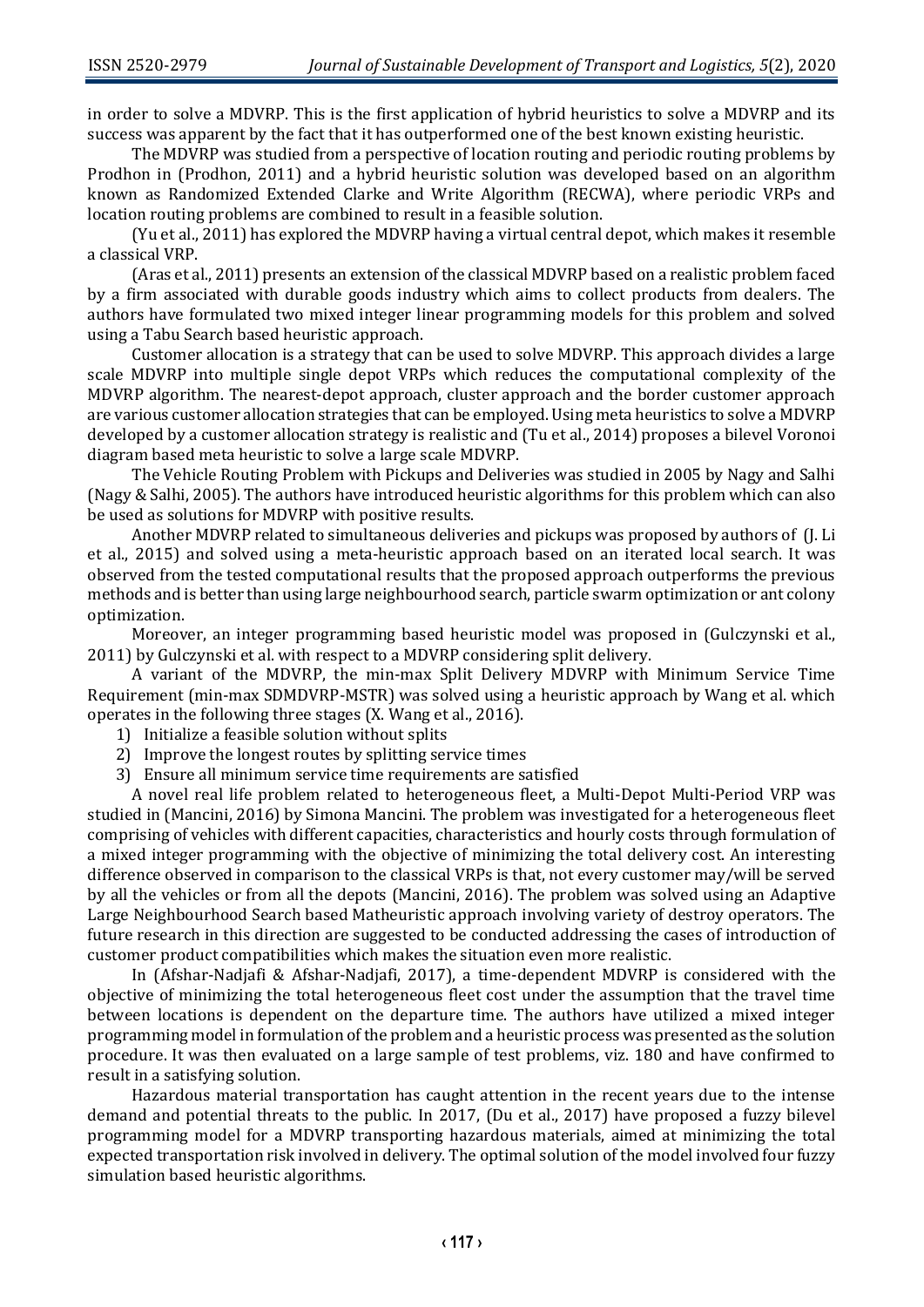A study addressing a current real life situation was presented in (Zhou et al., 2018) which involved two levels of routing problems. It revolves around a new city logistics problem in the last mile distribution of e-commerce with the objective of minimizing the total distribution cost. Zhou et al. have proposed a hybrid multi population genetic algorithm whose initial part involved an effective heuristic algorithm which generates initial solutions and the proposed method was successfully tested on a large scale real world instance.

The Multi-Depot Green Vehicle Routing Problems (MDGVRP) focuses on reducing the vehicle emissions other than on usual factors such as cost minimization, profit maximization, travel time minimization etc. In 2019, a MDGVRP was developed by (Y. Li et al., 2019) which minimizes revenue, cost, time and emission and solved by application of an improved ant colony optimization algorithm.

Furthermore, (Y. Wang et al., 2019) in the same year was focused on MDGVRP related to a freight distribution. There, a transportation resource sharing strategy was introduced and a bi-objective model was developed to minimize total carbon emission and operating cost. Furthermore, a hybrid heuristic algorithm was also introduced for vehicle routing optimization.

(Jabir et al., 2017) have studied about the MDGVRP focusing on the minimization of the economic and emission costs in a capacitated MDVRP. Integer linear programming models were proposed which could be solved using LINGO solver in small scale instances and using Ant Colony Optimization (ACO) based meta-heuristic in both large and small scale instances. Furthermore, the performance of the ACO based meta-heuristic was improved by integrating with a variable neighbourhood search. This can be regarded as the former study conducted on Capacitated MDGVRPs and the authors suggest future research focusing on manufacturing related emissions and logistics emissions influence on the route design, combining facility planning and routing, production scheduling and routing in integrated decision making of the green VRP and the impact of the emission details on the supply chain decisions such as pricing of the products.

The corresponding models developed can be described as follows (Jabir et al., 2017).

#### **Model 1: Total economic cost reduction model.**

Minimize

$$
Economic cost = \sum_{v=1}^{V} \sum_{i=1}^{m+n} \sum_{j=1}^{m+n} x_{ijv} l_{ij} C_{var} + \sum_{v=1}^{V} \sum_{i=1}^{m} \sum_{j=m+1}^{m+n} x_{ijv} C_{fix}
$$

#### **Model 2: Total emission cost reduction model.**

Minimize

*Emission cost* = 
$$
\sum_{\nu=1}^{V} \sum_{i=1}^{m+n} \sum_{j=1}^{m+n} l_{ij} P_{CO_2} w_{CO_2} V_{eff} w_{ij\nu} w_p + \sum_{\nu=1}^{V} \sum_{i=1}^{m+n} \sum_{j=1}^{m+n} x_{ij\nu} l_{ij} P_{CO_2} w_{CO_2} V_{eff} \frac{w_{Curb}}{k}
$$

**Model 3: Integrated total cost reduction model where the combined influence of emission as well as economic cost on route planning is analyzed.**

Total cost = Economic cost + Emission cost  
\n
$$
= \sum_{v=1}^{V} \sum_{i=1}^{m+n} \sum_{j=1}^{m+n} x_{ijv} l_{ij} C_{var} + \sum_{v=1}^{V} \sum_{i=1}^{m+n} \sum_{j=m+1}^{m+n} x_{ijv} C_{fix} + \sum_{v=1}^{V} \sum_{i=1}^{m+n} \sum_{j=1}^{m+n} \sum_{j=1}^{m+n} x_{ijv} l_{ij} P_{CO_2} W_{CO_2} V_{eff} \frac{W_{Curb}}{k}
$$

Where,

Decision variables:

 $x_{ijv} = \begin{cases} 1, if \text{ vehicle } v \text{ travels from node } i \text{ to node } j, i = 1, ..., n + m, j = 1, ..., m + n, v = 1, ..., V \end{cases}$  $0.$  otherwise

 $w_{ijp}$  – the number of units of cargo carried by the vehicle v from node i to node j Indices:

| $i, j -$ | node indices    |
|----------|-----------------|
| $12 -$   | vehicle indices |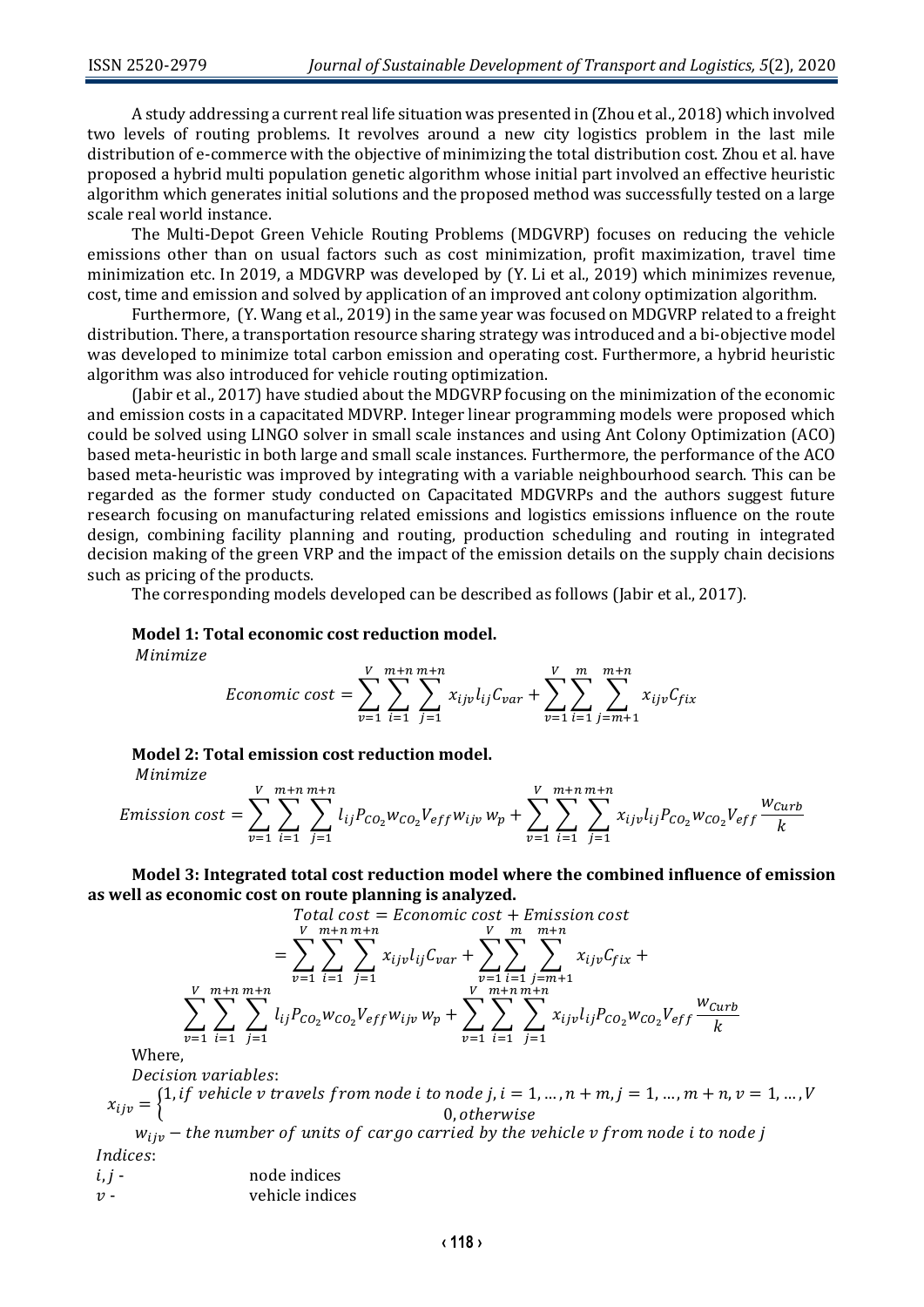| Parameters:  |                                                                      |
|--------------|----------------------------------------------------------------------|
| $m -$        | upper bound on the number of depots                                  |
| $n -$        | number of customers                                                  |
| $V -$        | maximum number of vehicles                                           |
| $l_{ij}$ -   | distance from node <i>i</i> to node <i>j</i>                         |
| $C_{var}$ -  | variable vehicle operating cost per unit distance                    |
| $C_{fix}$ -  | fixed cost for a vehicle                                             |
| $V_{eff}$ -  | volume of fuel consumption per unit distance per unit vehicle weight |
| $W_p$ -      | weight of each delivered product                                     |
| $W_{CO_2}$ - | weight of $CO2$ emission per litre consumption of fuel               |
| $P_{CO2}$ -  | average price per unit weight of $CO2$                               |
| $k -$        | ratio of vehicle volume to curb weight                               |
| $W_{Curb}$ - | average gross weight per vehicle through travelling on each route    |
| $d_i$ -      | demand of customer node j                                            |

In (Soeanu et al., 2020), the authors presented a cost effective learning-based heuristic technique intricated through an illustrative case study. The solution was developed by keeping track on minimizing the routing and potential costs which might occur due to the risk of vehicle breakdown and cargo delivery failure.

Table 2 presents an overview of the constraints, solution methods and the real-life applications considered in developing the heuristic and meta-heuristic solutions for MDVRP during the last five years.

Table 2: Summary of MDVRPs presenting heuristic and meta-heuristic methods of solution from 2015-2020

| $\frac{S/N}{1}$ | <b>Authors</b>                           | <b>Constraints considered</b>                                                                                                 | <b>Solution technique</b>                                                                                        | <b>Real-life application</b>                                                        |
|-----------------|------------------------------------------|-------------------------------------------------------------------------------------------------------------------------------|------------------------------------------------------------------------------------------------------------------|-------------------------------------------------------------------------------------|
|                 | Wasner et al. (Wasner<br>& Zäpfel, 2004) | Determination<br>of<br>optimal network                                                                                        | Hierarchical<br>method<br>embedded in a local search<br>method                                                   | Network planning of parcel<br>service                                               |
| 2               | Crevier et al. (Crevier<br>et al., 2007) | Determination of least<br>cost feasible<br>rotations                                                                          | Heuristic combining the<br>adaptative<br>memory<br>principle, a tabu<br>search method and integer<br>programming | Grocery distribution problem                                                        |
| 3               | Mirabi et al. (Mirabi et<br>al., 2010)   | Minimizing<br>delivery<br>time.                                                                                               | Constructive<br>Heuristic<br>search and improvement<br>technique.                                                | Transportation network.                                                             |
| 4               | (Prodhon,<br>Prodhon<br>2011)            | Constraints<br>on<br>customers to be served<br>on each day, number of<br>vehicles, route and total<br>load of the route.      | Hybrid heuristic approach.                                                                                       | Transportation network.                                                             |
| 5               | Yu et al. (Yu et al.,<br>2011)           | Minimizing route costs<br>facilitate<br>that<br>can<br>delivery from multiple<br>depots to a number of<br>customer locations. | Heuristic algorithm and a<br>parallel<br>improved<br>ant<br>colony optimization.                                 | Transportation network.                                                             |
| 6               | Aras et al. (Aras et al.,<br>2011)       | Optimize route of a<br>homogeneous<br>capacitated vehicles.                                                                   | Tabu search based heuristic<br>approach.                                                                         | Collection<br>of<br>from<br>cores<br>dealers by firms in durable<br>goods industry. |
| 7               | Tu et al. (Tu et al.,<br>2014)           | Minimizing<br>the<br>increment<br>$\alpha$ f<br>route<br>lengths.                                                             | Bilevel Voronoi based meta-<br>heuristic approach                                                                | Transportation network.                                                             |
| 8               | Nagy and Salhi (Nagy<br>& Salhi, 2005)   | Meeting pickups<br>and<br>delivery simultaneously.                                                                            | Heuristic approach.                                                                                              | Transportation network.                                                             |
| 9               | Li et al. (J. Li et al.,<br>2015)        | Meeting pickups<br>and<br>delivery simultaneously.                                                                            | Meta-Heuristic<br>approach<br>based on iterated local<br>search.                                                 | Transportation network.                                                             |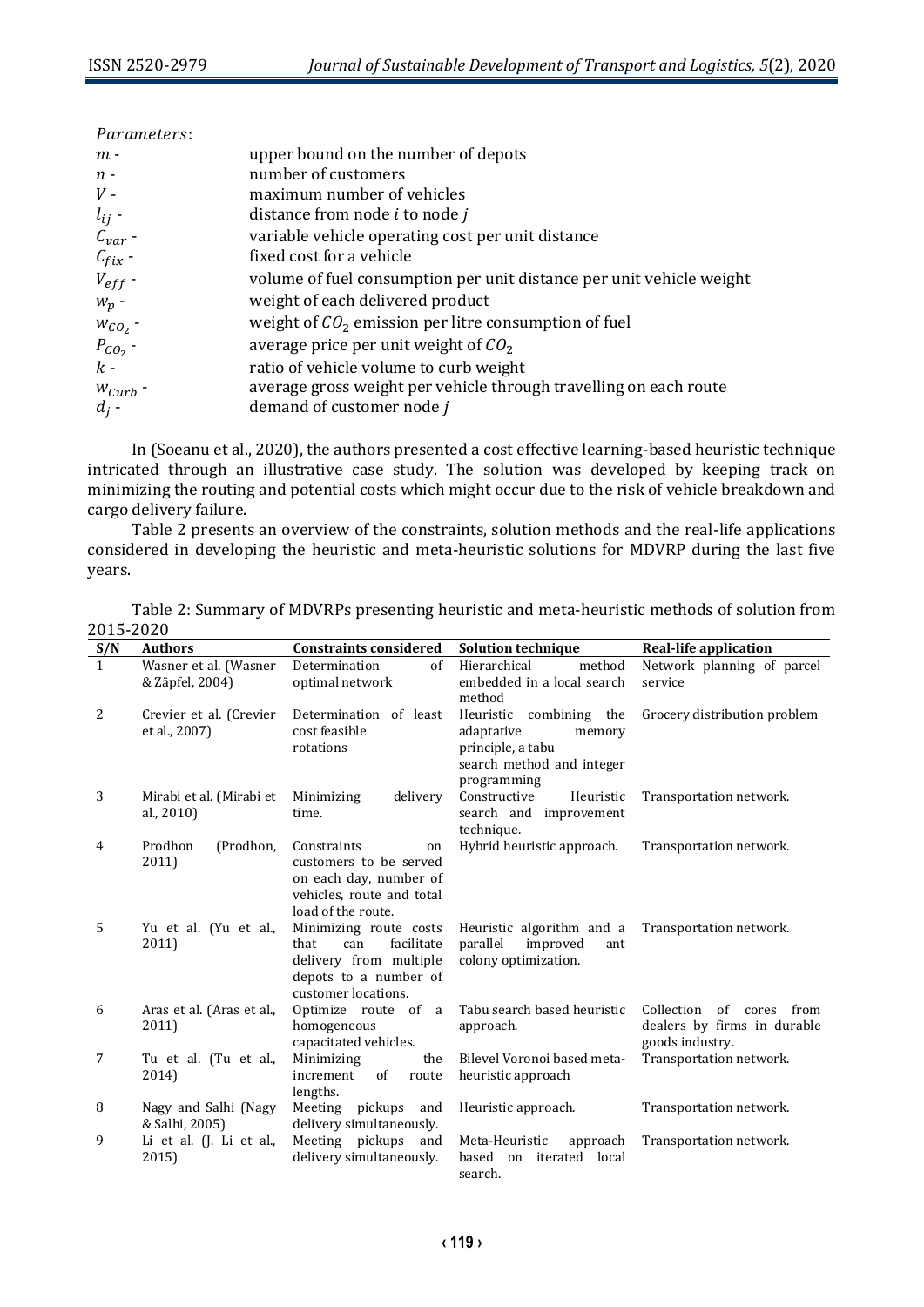| 10 | al.<br>Gulczynski<br>et<br>(Gulczynski<br>al.,<br>et<br>2011)        |                                                                                                                                                                           | Heuristic approach.                                                   | Transportation network.                                                      |
|----|----------------------------------------------------------------------|---------------------------------------------------------------------------------------------------------------------------------------------------------------------------|-----------------------------------------------------------------------|------------------------------------------------------------------------------|
| 11 | Wang et al. (Y. Wang et<br>al., 2019)                                | Minimizing the duration<br>of the longest route.                                                                                                                          | Heuristic approach.                                                   | Transportation network.                                                      |
| 12 | (Mancini,<br>Mancini<br>2016)                                        | Minimizing the<br>total<br>delivery cost.                                                                                                                                 | Adaptive<br>large<br>neighbourhood<br>search<br>based Meta-Heuristic. | Transportation network.                                                      |
| 13 | Nadjafi et al. (Afshar-<br>Nadjafi<br>Afshar-<br>&<br>Nadjafi, 2017) | Minimizing the<br>total<br>heterogeneous fleet cost<br>and Hard time window<br>for<br>the<br>constraints<br>customers and limitation<br>on maximum number of<br>vehicles. | Constructive<br>Heuristic<br>approach.                                | Transportation network.                                                      |
| 14 | Du et al. (Du et al.,<br>2017)                                       | Minimizing<br>total<br>expected transportation<br>risk.                                                                                                                   | simulation<br>based<br>Fuzzy<br>heuristic approach.                   | Serving customers with a fleet<br>of vehicles in a pregiven road<br>network. |
| 15 | Zhou et al. (Zhou et al.,<br>2018)                                   | Minimizing the<br>total<br>distribution cost.                                                                                                                             | Heuristic approach.                                                   | Last minute distributions in e-<br>commerce.                                 |
| 16 | Li et al. (Y. Li et al.,<br>2019)                                    | Minimizing<br>revenue,<br>cost, time and emission.                                                                                                                        | Improved<br>colony<br>ant<br>algorithm.                               | Transportation network.                                                      |
| 17 | Wang et al. (Y. Wang et<br>al., 2019)                                | Minimizing total carbon<br>emission and operating<br>cost.                                                                                                                | Hybrid heuristic algorithm.                                           | Freight distribution.                                                        |
| 18 | Jabir et al. (Jabir et al.,<br>2017)                                 | Minimizing<br>economic<br>and emission costs.                                                                                                                             | LINGO solver and ant colony<br>optimization based meta-<br>heuristic. | Transportation network.                                                      |
| 19 | Soeanu et al. (Soeanu<br>et al., 2020)                               | Minimizing the routing<br>and potential costs.                                                                                                                            | Heuristic approach.                                                   | Transportation network.                                                      |

### **4. Conclusion**

The objective of the MDVRP problem is to find routes for vehicles to service all the customers at a minimal cost in terms of number of routes and total travel distance, without violating the capacity and travel time constraints of the vehicles. MDVRP is much more beneficial than VRP because here we have more than one number of depots to serve customers which is done in lesser time as compare to VRP; if time reduces then cost on delivery is also reduced. Travelling salesman problem which is a VRP can be solved by many ways and much research has been done on solving VRP by various techniques or methods. Since MDVRP is basically to reduce distance i.e. cost so effective techniques such as heuristic methods in swarm intelligence should be taken instead of exact methods like branch and bound method or computational complexities which are not suitable to obtain optimal solutions. Future work includes the use of heuristic search methods which will give optimal solutions to the MDVRP.

## **Citation information**

Jayarathna, N., Lanel, J., & Juman, Z. A. M. S. (2020). Five years of multi-depot vehicle routing problems. *Journal of Sustainable Development of Transport and Logistics, 5*(2), 109-123. doi[:10.14254/jsdtl.2020.5-2.10.](https://doi.org/10.14254/jsdtl.2020.5-2.10)

## **References**

- Afshar-Nadjafi, B., & Afshar-Nadjafi, A. (2017). A constructive heuristic for time-dependent multi-depot vehicle routing problem with time-windows and heterogeneous fleet. *Journal of King Saud University - Engineering Sciences*, *29*(1), 29–34. https://doi.org/10.1016/j.jksues.2014.04.007
- Alinaghian, M., & Shokouhi, N. (2018). Multi-depot multi-compartment vehicle routing problem, solved by a hybrid adaptive large neighborhood search. *Omega*, *76*, 85–99. https://doi.org/10.1016/j.omega.2017.05.002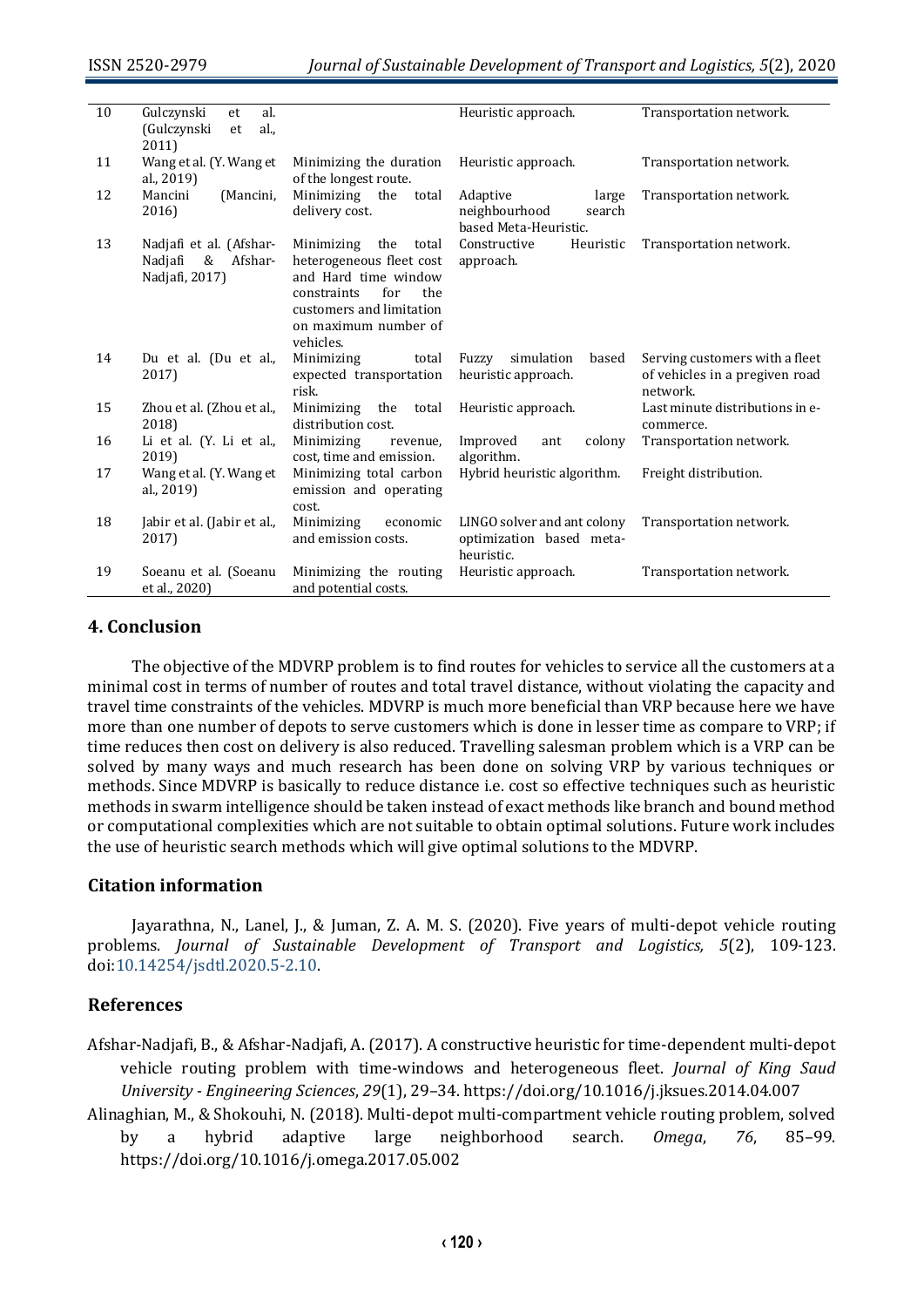- Aras, N., Aksen, D., & Tuğrul Tekin, M. (2011). Selective multi-depot vehicle routing problem with pricing. *Transportation Research Part C: Emerging Technologies*, *19*(5), 866–884. https://doi.org/10.1016/j.trc.2010.08.003
- Brandão, J. (2020). A memory-based iterated local search algorithm for the multi-depot open vehicle routing problem. *European Journal of Operational Research*, *284*(2), 559–571. https://doi.org/10.1016/j.ejor.2020.01.008
- Contardo, C., & Martinelli, R. (2014). A new exact algorithm for the multi-depot vehicle routing problem under capacity and route length constraints. *Discrete Optimization*, *12*, 129–146. https://doi.org/10.1016/j.disopt.2014.03.001
- Crevier, B., Cordeau, J.-F., & Laporte, G. (2007). The multi-depot vehicle routing problem with interdepot routes. *European Journal of Operational Research*, *176*(2), 756–773. https://doi.org/10.1016/j.ejor.2005.08.015
- de Oliveira, F. B., Enayatifar, R., Sadaei, H. J., Guimarães, F. G., & Potvin, J.-Y. (2016). A cooperative coevolutionary algorithm for the Multi-Depot Vehicle Routing Problem. *Expert Systems with Applications*, *43*, 117–130. https://doi.org/10.1016/j.eswa.2015.08.030
- Du, J., Li, X., Yu, L., Dan, R., & Zhou, J. (2017). Multi-depot vehicle routing problem for hazardous materials transportation: A fuzzy bilevel programming. *Information Sciences*, *399*, 201–218. https://doi.org/10.1016/j.ins.2017.02.011
- Ganepola, D. D., Jayarathna, D. G. N. D., & Madhushani, G. (2018). *An intelligent cost optimized central warehouse and redistribution root plan with truck allocation system in Colombo region for Lion Brewery Ceylon PLC*.
- Gulczynski, D., Golden, B., & Wasil, E. (2011). The multi-depot split delivery vehicle routing problem: An integer programming-based heuristic, new test problems, and computational results. *Computers & Industrial Engineering*, *61*(3), 794–804. https://doi.org/10.1016/j.cie.2011.05.012
- Ho, W., Ho, G. T. S., Ji, P., & Lau, H. C. W. (2008). A hybrid genetic algorithm for the multi-depot vehicle routing problem. *Engineering Applications of Artificial Intelligence*, *21*(4), 548–557. https://doi.org/10.1016/j.engappai.2007.06.001
- Jabir, E., Panicker, V. V., & Sridharan, R. (2017). Design and development of a hybrid ant colony-variable neighbourhood search algorithm for a multi-depot green vehicle routing problem. *Transportation Research Part D: Transport and Environment*, *57*, 422–457. https://doi.org/10.1016/j.trd.2017.09.003
- Jayarathna, D. G. N. D., Lanel, G. H. J., & Juman, Z. (2019). A Contemporary Recapitulation of Major Findings on Vehicle Routing Problems: Models and Methodologies. *International Journal of Recent Technology and Engineering (IJRTE) Volume 8*, *8*(2S4), 581–585.
- Kachitvichyanukul, V., Sombuntham, P., & Kunnapapdeelert, S. (2015). Two solution representations for solving multi-depot vehicle routing problem with multiple pickup and delivery requests via PSO. *Computers & Industrial Engineering*, *89*, 125–136. https://doi.org/10.1016/j.cie.2015.04.011
- Kramer, R., Cordeau, J. F., & Iori, M. (2019). Rich vehicle routing with auxiliary depots and anticipated deliveries: An application to pharmaceutical distribution. *Transportation Research Part E: Logistics and Transportation Review*, *129*, 162–174. https://doi.org/10.1016/j.tre.2019.07.012
- Li, J., Pardalos, P. M., Sun, H., Pei, J., & Zhang, Y. (2015). Iterated local search embedded adaptive neighborhood selection approach for the multi-depot vehicle routing problem with simultaneous deliveries and pickups. *Expert Systems with Applications*, *42*(7), 3551–3561. https://doi.org/10.1016/j.eswa.2014.12.004
- Li, J., Wang, R., Li, T., Lu, Z., & Pardalos, P. M. (2018). Benefit analysis of shared depot resources for multidepot vehicle routing problem with fuel consumption. *Transportation Research Part D: Transport and Environment*, *59*, 417–432. https://doi.org/10.1016/j.trd.2018.01.026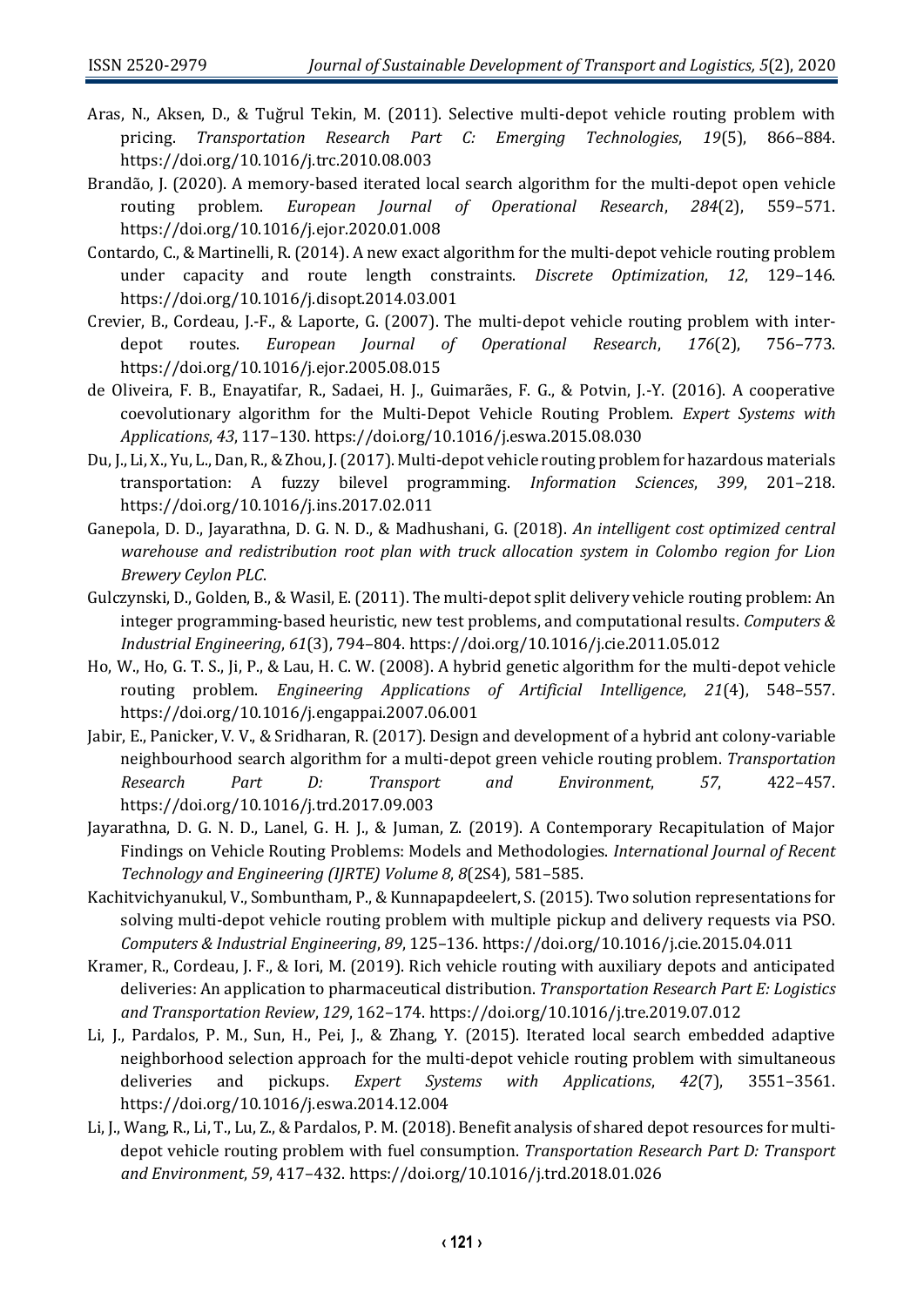- Li, Y., Soleimani, H., & Zohal, M. (2019). An improved ant colony optimization algorithm for the multidepot green vehicle routing problem with multiple objectives. *Journal of Cleaner Production*, *227*, 1161–1172. https://doi.org/10.1016/j.jclepro.2019.03.185
- Mancini, S. (2016). A real-life Multi Depot Multi Period Vehicle Routing Problem with a Heterogeneous Fleet: Formulation and Adaptive Large Neighborhood Search based Matheuristic. *Transportation Research Part C: Emerging Technologies*, *70*, 100–112. https://doi.org/10.1016/j.trc.2015.06.016
- Mirabi, M., Fatemi Ghomi, S. M. T., & Jolai, F. (2010). Efficient stochastic hybrid heuristics for the multidepot vehicle routing problem. *Robotics and Computer-Integrated Manufacturing*, *26*(6), 564–569. https://doi.org/10.1016/j.rcim.2010.06.023
- *Modeling of an Optimal Outbound Logistics System (A Contemporary Review Study on effects of Vehicle Routing, Facility Location and Locational Routing Problems)*. (n.d.). Retrieved January 20, 2020, from http://www.ijhssi.org/papers/vol8(10)/Series-2/C0810020830.pdf
- Montoya-Torres, J. R., López Franco, J., Nieto Isaza, S., Felizzola Jiménez, H., & Herazo-Padilla, N. (2015). A literature review on the vehicle routing problem with multiple depots. *Computers & Industrial Engineering*, *79*, 115–129. https://doi.org/10.1016/j.cie.2014.10.029
- Nagy, G., & Salhi, S. (2005). Heuristic algorithms for single and multiple depot vehicle routing problems with pickups and deliveries. *European Journal of Operational Research*, *162*(1), 126–141. https://doi.org/10.1016/j.ejor.2002.11.003
- Osaba, E., Yang, X.-S., Diaz, F., Onieva, E., Masegosa, A. D., & Perallos, A. (2017). A Discrete Firefly Algorithm to Solve a Rich Vehicle Routing Problem Modelling a Newspaper Distribution System with Recycling Policy. *Soft Computing*, *21*(18), 5295–5308. https://doi.org/10.1007/s00500-016- 2114-1
- Osaba, Eneko, Yang, X.-S., Fister, I., Del Ser, J., Lopez-Garcia, P., & Vazquez-Pardavila, A. J. (2019). A Discrete and Improved Bat Algorithm for solving a medical goods distribution problem with pharmacological waste collection. *Swarm and Evolutionary Computation*, *44*, 273–286. https://doi.org/10.1016/j.swevo.2018.04.001
- Pardalos, P., & Coleman, T. (Eds.). (2009). *Lectures on Global Optimization*. American Mathematical Society. https://doi.org/10.1090/fic/055
- Prodhon, C. (2011). A hybrid evolutionary algorithm for the periodic location-routing problem. *European Journal of Operational Research*, *210*(2), 204–212.
- Ropke, S., & Pisinger, D. (2006). An Adaptive Large Neighborhood Search Heuristic for the Pickup and Delivery Problem with Time Windows. *Transportation Science*, *40*(4), 455–472. https://doi.org/10.1287/trsc.1050.0135
- Salhi, S., Imran, A., & Wassan, N. A. (2014). The multi-depot vehicle routing problem with heterogeneous vehicle fleet: Formulation and a variable neighborhood search implementation. *Computers & Operations Research*, *52*, 315–325. https://doi.org/10.1016/j.cor.2013.05.011
- Seyyedhasani, H., & Dvorak, J. S. (2018). Dynamic rerouting of a fleet of vehicles in agricultural operations through a Dynamic Multiple Depot Vehicle Routing Problem representation. *Biosystems Engineering*, *171*, 63–77. https://doi.org/10.1016/j.biosystemseng.2018.04.003
- Soeanu, A., Ray, S., Berger, J., Boukhtouta, A., & Debbabi, M. (2020). Multi-depot vehicle routing problem with risk mitigation: Model and solution algorithm. *Expert Systems with Applications*, *145*, 113099. https://doi.org/10.1016/j.eswa.2019.113099
- Soto, M., Sevaux, M., Rossi, A., & Reinholz, A. (2017). Multiple neighborhood search, tabu search and ejection chains for the multi-depot open vehicle routing problem. *Computers & Industrial Engineering*, *107*, 211–222. https://doi.org/10.1016/j.cie.2017.03.022
- Tohidifard, M., Tavakkoli-Moghaddam, R., Navazi, F., & Partovi, M. (2018). *A Multi-Depot Home Care Routing Problem with Time Windows and Fuzzy Demands Solving by Particle Swarm Optimization and Genetic Algorithm*. https://doi.org/10.1016/j.ifacol.2018.08.318